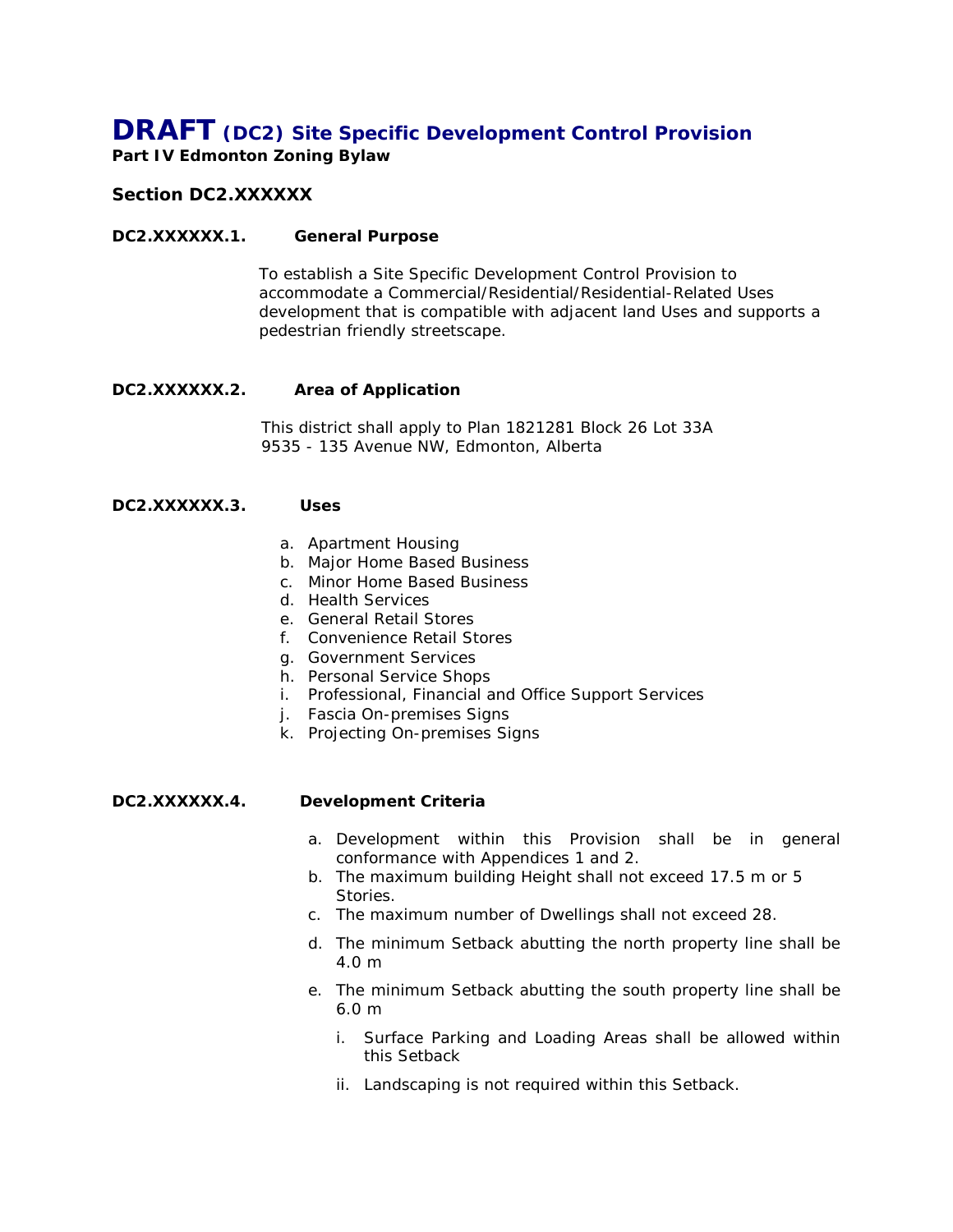- f. The minimum Setbacks abutting the east and west property lines shall be 2.5 m.
	- i. Surface Parking Areas and trash collection areas shall be allowed in the Setback abutting the east property line.
- g. The Development Officer may grant variances to Sections 40 to 61 of the Zoning Bylaw and the Development Regulations of this Provision and:
	- i. Variances shall comply with Section 11.3 and 11.4 of the Zoning Bylaw.

# **DC2.XXX.5. Parking, Loading and Access**

- a. Surface Parking Areas shall be provided as follows:
	- i. A minimum of 7 parking spaces shall be located along the east property line as shown on Appendix 1.
	- ii. A minimum of 2 parking spaces shall be located on the southern part of the Site, as shown on Appendix 1.
	- iii. Egress for the parking spaces located on the southern part of the Site, as shown on Appendix 1, shall be restricted to 96 Street.
- b. The underground Parking Garage shall have a minimum of 29 parking spaces.
	- i. parking spaces limited on one side by a column shall have a minimum unobstructed width of 2.6 m.
- c. Visitor parking is not required on the Site.
- d. Loading spaces shall to located on the southern part of the Site, as shown on Appendix 1.
	- i. Egress for the parking and loading spaces shall be restricted to 96 Street.
	- ii. One loading space is required as generally shown on Appendix 1.
- e. All waste collection areas shall be generally located as shown on Appendix I and accessed from the Lane.
- f. The number of bicycle parking spaces shall be provided as follows:
	- i. 10 bicycle parking spaces shall be provided in the underground Parking Garage.
	- ii. 3 bicycle parking spaces shall be provided along the west side of the building.

#### **DC2.XXX.6. Urban Design Regulations**

- a. There shall be a canopy features over the building entrances along the north and west building façades.
	- i. the canopy and structural supports may project a maximum of 3.0 m into the Setback abutting the north property line.
- b. The  $2^{nd}$ , 3rd,  $4^{th}$  and  $5^{th}$  Stories shall have a minimum Stepback of 2.4 m from the east building façade of the first Storey.
	- i. Enclosed stairwells, elevators and mechanical/electrical rooms shall not be subject to this Stepback requirement.